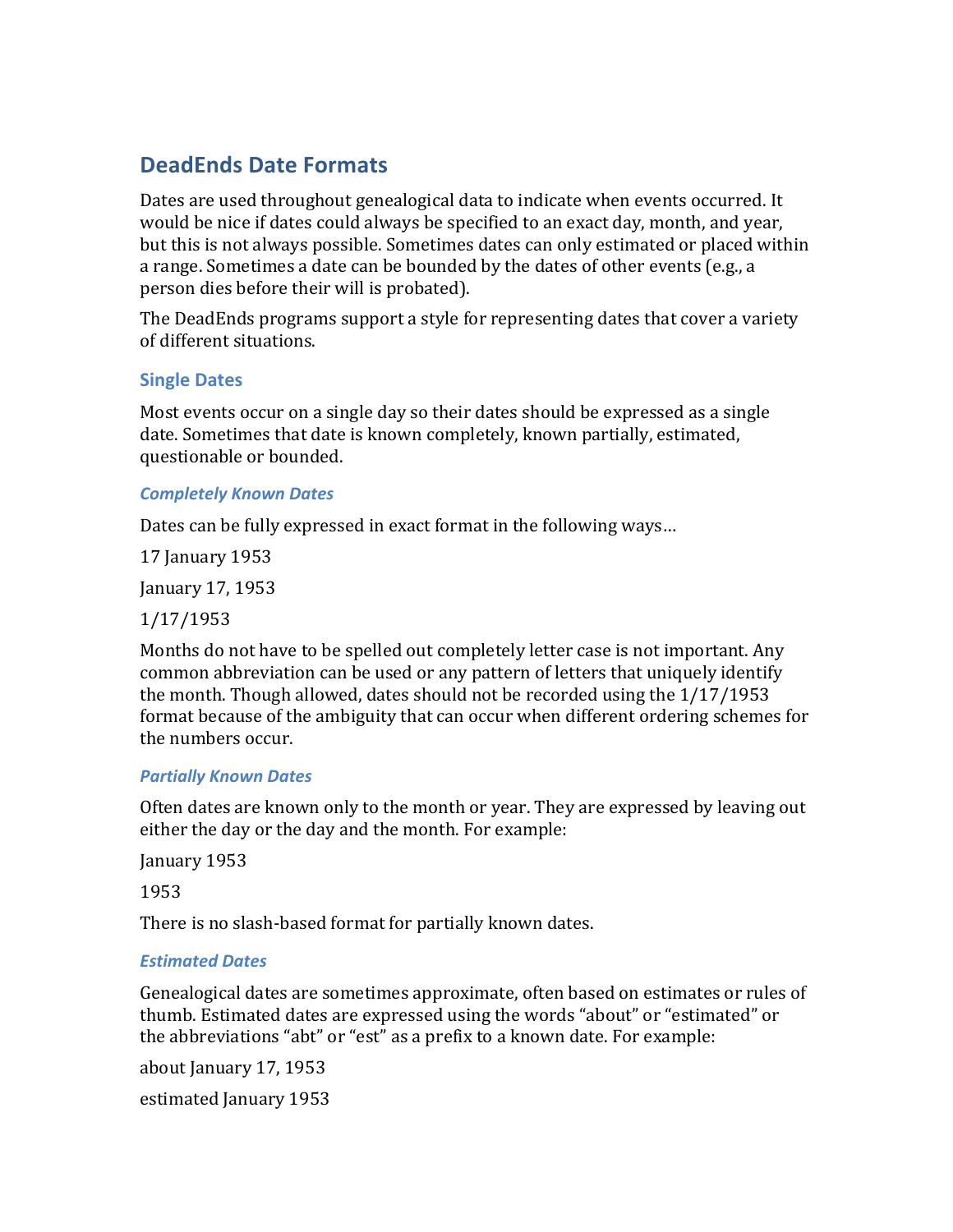abt 1953

est  $1/17/1953$ 

#### **Questionable Dates**

Questionable dates are similar to approximate dates except there is far less assurance in the mind of the researcher about the accuracy of the date. Questionable dates are formed by adding the prefix "possibly" or "probably" to a known date. Abbreviations "poss" and "prob" can also be used. For example:

possibly January 17, 1953

prob February 1954

## *Upper)and)Lower)Bound)Dates*

Unknown dates can sometimes be bounded by known dates. Bounded dates are formed by adding the word "before" or "after" (or abbreviations "bef" or "aft") to any known date. For example:

before January 1, 1953

aft January 1953

Bounded dates can also preceded by "on or" or "in or". Examples:

on or before January 1, 1953

in or aft January 1954

#### *Computed)or)Interpreted)Dates*

Dates are sometimes computed by formulas or interpreted from tables. The DeadEnds date format includes "computed" and "interpreted" for these cases. Abbreviations "cmp" and "int" are available. For example:

computed March 1949

interpreted March 25, 1951

#### **Multiple Dates**

Multiple dates are formed by combining one or more known dates into patterns. The known dates can be in any of the formats described in the Single Dates section.

#### *Event Occurred on Multiple Dates*

If an event occurred on multiple dates, the date should be expressed as any number of DeadEnds single dates separated by the word "and." For example...

March 4, 1876 and March 7, 1877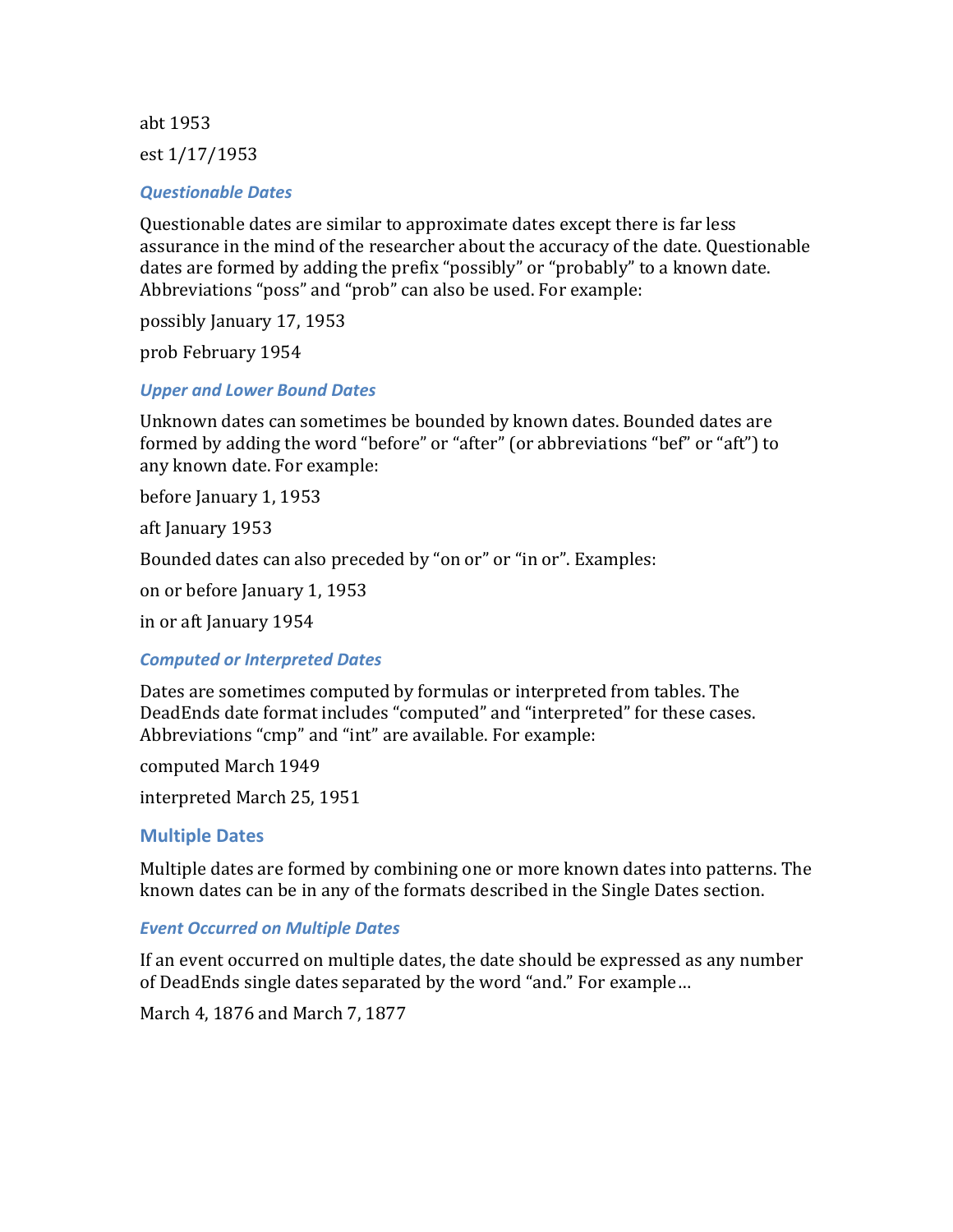#### *Event Occurred on One of a Number of Possible Dates*

If an event occurred on one day from a number of possible dates the date is expressed as any number of DeadEnds single dates separated by the word "or." For example…

March 4, 1876 or March 7, 1877

## **Date Ranges**

Date ranges use two known dates to express a range of dates. There are two types of ranges, those indicating that an event occurred somewhere within the range, and those indicating that the event occurred throughout the range. The two known dates can be in any of the formats described in the Single Dates section.

## *Event)Occurred)between)Two)Dates*

Sometimes the date of an event can be bounded within a range. For example you may have a woman in your database, and the last known date you know she was living was the date of her last child's birth, and you also have found a date when her husband was described as a widower on a census. You can then assume she died some time between those two dates. Date ranges of this type are expressed as two single dates and adding the words "between" and "and." For example...

between March 4, 1876 and March 7, 1877

# *Event Occurred Over a Range of Dates*

Sometimes dates occur over a known range of dates, for example, a ship transit event that brought an immigrant to a new country. Date ranges of this type are expressed as two single dates by adding the words "from" and "to." For example...

from March 4, 1876 to March 7, 1877

# **Combinations of Single Dates and Date Ranges**

DeadEnds allows sequences of single dates and date ranges, separated by either "or" or "and." It is not anticipated that this complexity will be needed often.

# **Special Cases**

#### *Double Year Dates*

In the Julian calendar the year began on March 25, reflecting the importance of the vernal equinox in pagan cultures. Because of this, dates between January 1 and March 24 from the Julian calendar often show two years, the year that would be used if the year began on January 1, and the actual Julian year. Pope Gregory issued a Papal bull on 24 February 1582 ordering the Roman Catholic church to convert to a new calendar (the Gregorian calendar we use today). Different secular authorities shifted from the Julian to Gregorian calendars at different times. Because the calendar was the result of a Papal bull, authorities in Catholic-based states converted rapidly. Protestant-based authorities were far less willing to convert, and